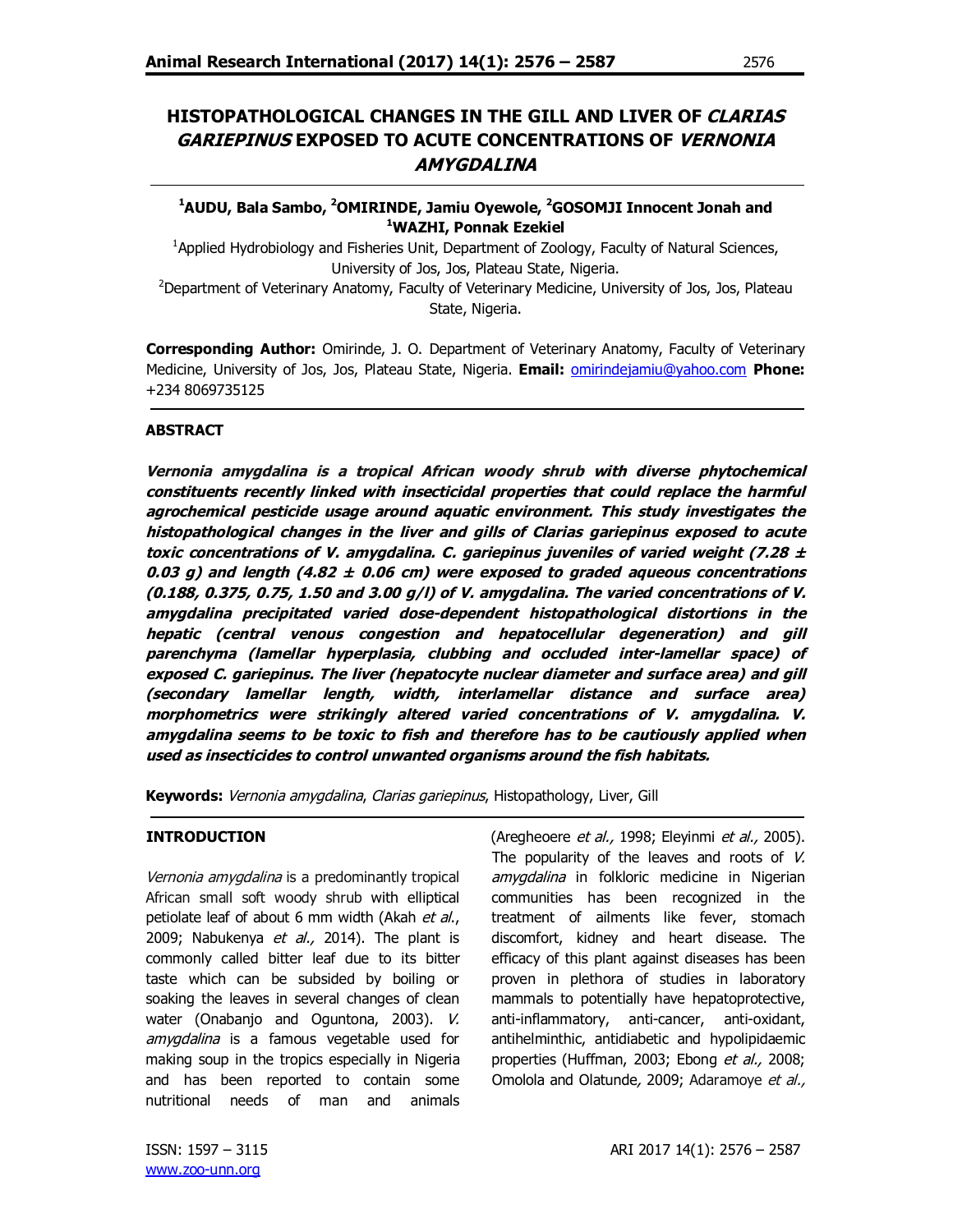2010; Adesanoye and Farombi, 2010; Eyo et al., 2013 a, b).

Generally, plant is a store of wide range of structurally diverse bioactive substances (Chikezie et al., 2015). Recently, advanced phytochemical analyses of V. amygdalina have revealed the presence of some bioactive substances (sesquiterpene lactones, terpenoids, flavonoids like luteolin, luteolin 7-O-glucosides and luteolin 7-O-glucuronide, steroid glycosides, saponin, terpenoids and vernonioside A, B, A1, A2, A3, B2, B3 and A4 eucalyptol, beta pinene and myrtenal alpha-muurolo) with insecticidal properties against the common bean aphids and maize weevils (Mwanauta et al., 2014). This finding has placed it in the group of Azadiracta indica and host of others plant based insecticide (Suresh Babu et al., 2013; Mwanauta et al., 2014) and as such making it a good candidate for replacing the synthetic agrochemical pesticides that are popularly used for controlling pests.

Agrochemical pesticides when used close to waterways are usually washed into the aquatic environment where they hamper aquatic life. The latter is harmful to fish health because of their non-biodegradability with tendency of high residues formation in both fish tissues and their immediate aquatic environment (Ojutiku et al., 2012; Gill and Garg, 2014). However, plant based insecticides can suitably edge out their synthetic counterpart due to their biodegrability in water bodies (Ajani and Ayoola, 2010).

Fish are excellent model for determining aquatic ecosystem health (Min and Kang, 2008). Clarias gariepinus is a large, eel-like fish that belongs to the family Clariidae (Bruton, 1979). The catfish is widely cultured throughout Africa in both natural and artificial habitats (Nguyen and Janssen, 2002; Adeyemo, 2008). Owing to its fast growth rate and superior tolerance to deranged water quality, it remains the choice fish for research on aquatic ecotoxicity (Mahmoud et al., 2009). There is paucity of information on the histopathological and histomorphometrical changes in the gills and liver of C. gariepinus fish acutely exposed to graded concentrations of V. amygdalina. Thus, this study seeks to investigate the possibility.

#### **MATERIALS AND METHODS**

**Aqueous Extract:** Vernonia amygdalina leaves (1000 g) were collected from Jos, Plateau State, Nigeria and deposited in the Federal College of Forestry Herbarium, Jos, for identification.

The leaves were air dried at room temperature (27  $\pm$  2°C) in the laboratory of Zoology Department, Faculty of Natural Science, University of Jos. The dried leaves (400 g) were pounded with laboratory mortar and pestle into powder, sieved with a 30 µm mesh size sieve and the filtrate powder (300 g) decocted in one litre of distilled water.

**Phytochemicals:** The standard procedures described by Evans (2002) were adopted for the screening of plant extract for the presence of alkaloids, flavanoids, tannins, saponins and phenols.

**Fish:** *Clarias gariepinus* juveniles with average weight (7.28  $\pm$  0.03 g) and length (4.82  $\pm$  0.06 cm) were purchased from Global Aquaculture and Allied Ventures fish farm in Jos, Plateau State, Nigeria. The fish were acclimatized in the Fishery and Hydrobiology Laboratory of the Zoology Department, University of Jos, Jos, Nigeria for a period of 1 week in two plastic containers of 50 litres volume capacity containing clean chlorine free water at pH 7.1; temperature  $27 - 28$  °C; carbon dioxide concentration  $6 - 8$  mg/l, oxygen  $88 - 95$  % saturation; total alkalinity 85 - 95 mg/l and photoperiod 12: 12 light: dark. The fish were fed on commercially prepared fish feed (Vital Fish Feed, Nigeria) twice in a day during acclimatization phase prior to the commencement of experiment.

**Experimental Design:** The static renewal bioassay technique of EPA (1985) was adopted for this experiment. The toxicant concentration of 3 g/l was carefully chosen for serial dilution as the least tolerance test concentrations  $(LC_{50})$ after pilot tests. Subsequent concentrations of 1.5, 0.75, 0.375 and 0.188 g/l of the extract were obtained through serial dilutions of the toxicant concentration.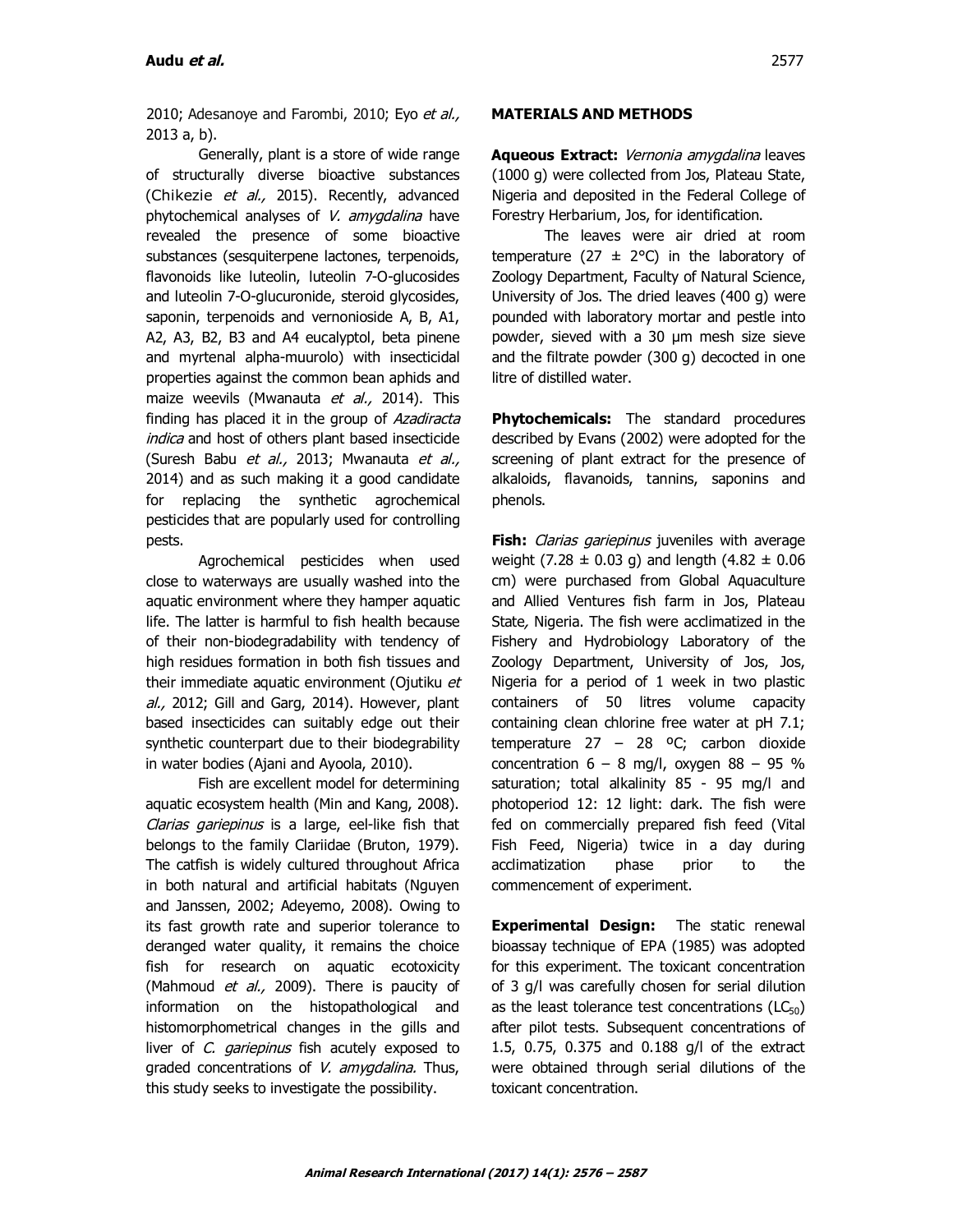The C. gariepinus juveniles are then randomly divided into six groups of two replicates each with each replicate having five catfishes as follows; Group 1 (control): C. gariepinus received 0.00 g/l of the aqueous extract of V.  $amyddina$ . Groups  $2 - 6$  (*V. amydalina* exposed): received graded concentrations (0.188, 0.375, 0.75, 1.5 and 3 g/l) of V. amydalina respectively. C. gariepinus were acutely exposed to  $V$ . amydalina for a specific period of 96 hours.

**Behavioural Signs and Mortality:** C. gariepinus exposed to grades of V. amygdalina were keenly monitored during the 96 hours of acute toxicity test for the following behavioural changes; air gulping, stunned positioning, skin peeling, aggression and erratic swimming (fast and spiral movement). The changes were ranked as weak, moderate and high. The duration and pattern of mortality were equally observed during the acute toxicity test. Fish were considered dead when they fail to respond to touch from a glass probe with floating belly. Also they may sink to the bottom of the container.

**Histopathology:** *C. gariepinus* were anesthetized after the experiment using benzocaine (0.1 g/l) and then sacrificed by cervical section. The liver and gills tissues were dissected out, rinsed in physiological saline and fixed in aqueous Bouin's fluid. The two fixed tissues were subjected to dehydration in grades of ascending alcohol concentrations. Subsequently cleared in xylene, embedded in paraffin and sectioned at 15 um. Sections of liver and gills were further stained with Haematoxylin-Eosin (HE) and examined with light microscope (Olympus, China) at x40 magnification.

**Histomorphometrics:** Gill histomorphometrical measurements like secondary lamellar width - SLW (distance between two edges of a lamellar base), secondary lamellar length - SLL (distance between the tip and the most distal point of the lamellae from the filament), inter-lamellar distance - ILD (distance between two adjacent secondary lamellae) and secondary lamellar surface area - SLSA (the entire outer part of secondary lamella) were determined by using Motic image plus 2.0 (Motic Asia, Hong Kong) software. Ten randomly selected sections of 10 fish from each experimental group were used. In addition, hepatocyte histomorpometrical measurements such as hepatocyte nuclear diameter and hepatocytes surface area were determined.

**Data Analysis:** Data collected were subjected to analysis of variance (ANOVA) using SPSS version 16. Significant means were set at p<0.05 and separated using Duncan new multiple range test. Results were presented as means  $\pm$  standard errors of mean.

### **RESULTS**

**Phytochemicals:** The result on phytochemical analysis of aqueous extract of  $V$ . amygdalina leaf showed that the leaf of the plant contained varied proportions of some bioactive substances that include alkaloid, flavanoids, tannins, saponins, and phenol (Table 1).

#### **Table 1: Qualitative phytochemical constituents of aqueous extracts of Vernonia amygdalina leaf**

| <b>Bioactive substances</b> | <b>Colour</b> | <b>Remarks</b> |  |
|-----------------------------|---------------|----------------|--|
| <b>Alkanoid</b>             | Orange        |                |  |
| <b>Flavanoids</b>           | Yellow        | +              |  |
| <b>Tannins</b>              | Green/blue    | $++$           |  |
| <b>Saponins</b>             | Froth         | $^{++}$        |  |
| <b>Phenol</b>               | Deep blue     |                |  |

In respect to this, alkaloid and flavanoids was weakly present in the leaf extract of V. Amygdalina. However, tannins, saponins and phenol showed strong presence in the aqueous leaf extract of V. amygdalina.

**Behavioural Signs:** The result in Table 2 showed the various behavioural signs displayed by Clarias gariepinus at regular interval of the toxicity test. There was no obvious deviation from the normal behavioural patterns in the fish exposed to the lowest concentration (0.186 g/l) of V. amygdalina in all the durations of the acute toxicity. With the exception of skin peeling, the fish exposed to 0.375 g/l weakly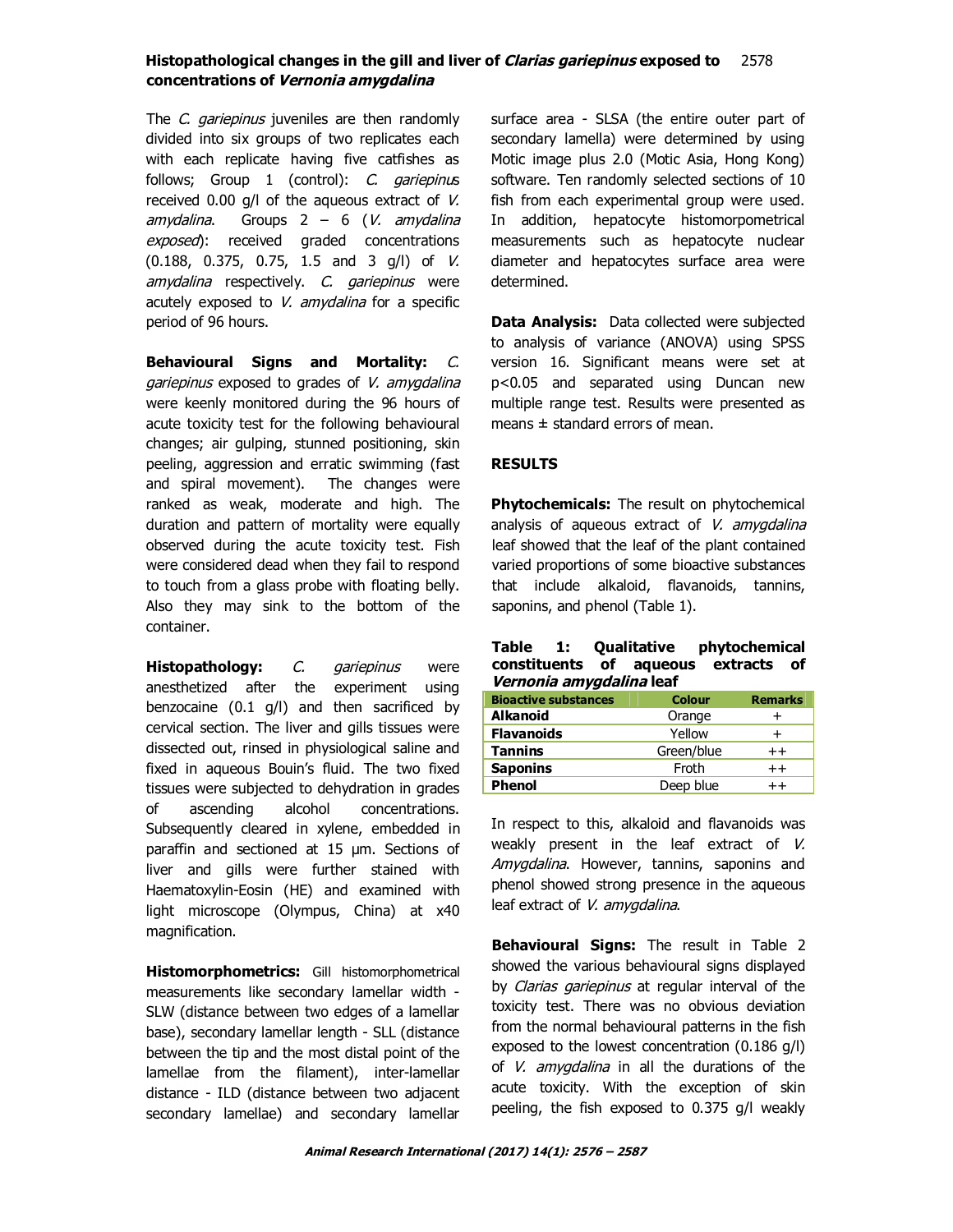displayed virtually all the clinical signs in all the durations of the toxicity. The C. gariepinus given 0.75g/l of the extract showed weak clinical signs of the abnormalities with no evidence of skin peeling during the early hours of the toxicity test. However, during the late hours of the toxicity especially during 96 hours, C. gariepinus displayed a moderately abnormal clinical signs. In addition, fish exposed to 1.5 and 3.0 g/l of the extract respectively shown markedly progressive severity in clinical signs more particularly during the late hours of the test. However, signs like spiral movement and aggression were weakly shown at 96 hour with no visible sign of fast movement in fish exposed to 3 g/l of the extract.

**Mortality:** The mortality profile (Table 3) showed by C. gariepinus acutely exposed to a V. amygdalina appeared to be duration and concentration dependent. The lower concentration groups had markedly reduced mortality especially at the later phases of the test.

However, in the groups given higher concentration of the extract, conspicuous death was recorded mainly at the early phases of the test.

**Histopathology:** The effect of the exposure of the *C. gariepinus* to grades of *V. amygdalina* extract on the parenchyma of the liver and gill are shown in Figures 1 and 2 respectively.

The hepatic parenchyma of the control group of C. *gariepinus* showed that the architecture of the liver is characterized by the presence of normal nuclei within the hepatocytes cytoplasm, abundant sinusoids between the liver cells and the presence of central vein (Figure 1A). Similarly, hepatic parenchyma seemed to be normal in the group exposed to 0.1875 g/l relative to the control group histoarchitecture (Figure 1B). However, exposure to grades of V. amygdalina (0.375 – 3) g/l) precipitated varying degrees of moderate distortions to the liver parenchyma especially at lower concentrations (0.375 and 0.75 g/l) of the extract to severe hepatocellular damage at higher concentrations (Figures  $1 C - F$ ).

The gill histoarchitectural integrity of the control group is characterized by the presence of a primary filament, a centrally placed rod-like supporting axis, with several rows of secondary gill lamellae laterally radiating from each side of the interbranchial septum of the filament (Figure 2A). The secondary lamellae are covered by epithelial cells. In addition, one of the prominent features of the gill of the control group is the interlamellar space (water channel) separating two adjacent secondary lamellae on the filament. On the contrary, C. gariepinus exposed to grades of V. amygdalina showed varying degrees of moderate (lamellar fusion and clubbing) to severe (lamellar hyperplasia and total water channel occlusion) lesions in their gill parenchyma (Figures  $2C - F$ ). It is important to mention that the parenchyma of the gill of C. gariepinus exposed to the 0.188 g/l of the extract had no visible lesion (Figure 2B).

**Histomorphometry:** The histomorphometry of liver and gill of C. *gariepinus* fingerlings exposed to concentrated grades of V. amygdalina is shown in Tables 4 and 5 respectively. There was a significant progressive concentration dependent reduction (p<0.05) in the hepatocyte nuclear diameter (HND) values of the C. gariepinus exposed to grades of V. amygdalina extract relative to the control group.

However, the HND values of C. gariepinus exposed to the lowest concentration of the extract (0.188 g/l) was not significantly different (p>0.05) from the control.

The hepatocyte surface area (HSA) values of *V. amygdalina* intoxicated fish decreased significantly with the increasing extract concentrations when compared with the control fish. However, there were no significant changes in HSA values between the lowest concentration (0.188 g/l) of the extract and the control. Also, the higher concentrations (0.75 – 3.0 g/l) of V. amygdalina exposed fish showed an insignificant difference (p>0.05) in HSA values. The inter lamellar distance (ILD) values of the gill of C. gariepinus exposed to grades of V. amygdalina extract significantly decreased (p<0.05) with the increasing concentrations of the extract.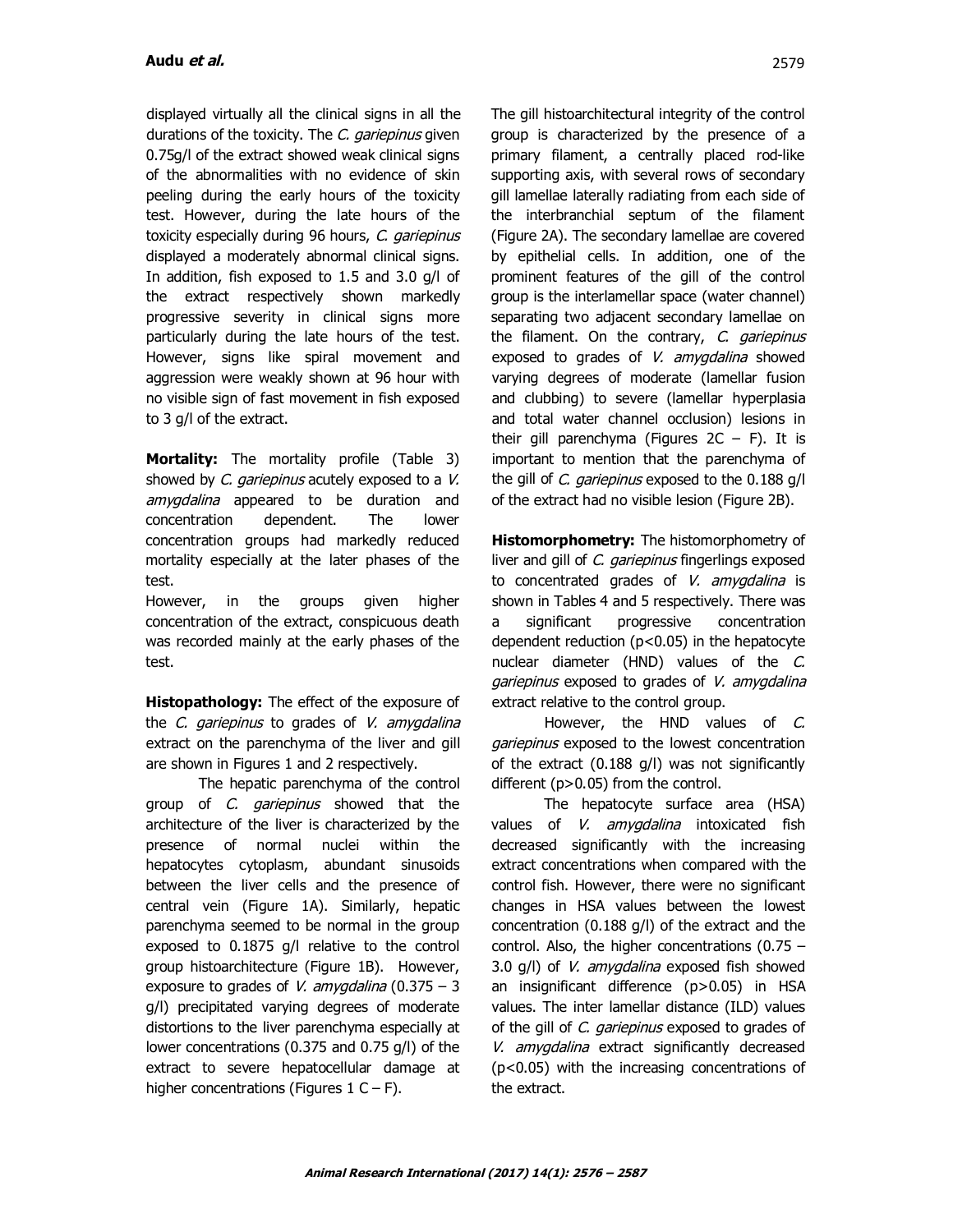| Conc. $(g/I)$ | <b>Clinical signs</b> | <b>Duration of exposure (Hours)</b> |                 |                          |                |                          |                |                |
|---------------|-----------------------|-------------------------------------|-----------------|--------------------------|----------------|--------------------------|----------------|----------------|
|               |                       | 8                                   | 16              | 24                       | 36             | 48                       | 72             | 96             |
| 0.00          | Surface air gulping   |                                     |                 |                          |                |                          |                |                |
|               | stunned position      | $\overline{a}$                      |                 |                          |                |                          |                | $\blacksquare$ |
|               | skin peeling          |                                     |                 |                          |                |                          |                |                |
|               | aggression            | $\overline{\phantom{a}}$            |                 | $\qquad \qquad -$        |                |                          |                |                |
|               | spiral movement       | $\overline{a}$                      |                 |                          |                |                          |                |                |
|               | fast swimming         | $\overline{a}$                      | $\overline{a}$  | $\overline{a}$           |                |                          |                |                |
| 0.186         | Surface air gulping   | $\overline{a}$                      |                 | $\overline{\phantom{0}}$ |                |                          |                |                |
|               | stunned position      | $\overline{a}$                      |                 | $\qquad \qquad -$        |                |                          |                |                |
|               | skin peeling          | $\overline{a}$                      |                 |                          |                |                          |                |                |
|               | aggression            | $\overline{a}$                      |                 |                          |                |                          |                |                |
|               | spiral movement       | $\overline{a}$                      | $\overline{a}$  | $\overline{a}$           | $\overline{a}$ | $\overline{a}$           |                |                |
|               | fast swimming         | $\overline{a}$                      | $\overline{a}$  | $\overline{\phantom{0}}$ | $\overline{a}$ |                          |                |                |
| 0.375         | Surface air gulping   | $\overline{a}$                      | $\ddot{}$       | $+$                      | $\ddot{}$      | $\ddot{}$                | $\overline{+}$ | $\ddot{}$      |
|               | stunned position      | $\overline{a}$                      | $\ddot{}$       | $\ddot{}$                | $\ddot{}$      | $\ddot{}$                | $\ddot{}$      | $++$           |
|               | skin peeling          | $\overline{a}$                      | $\overline{a}$  | $\overline{a}$           | $\overline{a}$ | $\overline{a}$           |                |                |
|               | aggression            | $\overline{a}$                      | $\overline{+}$  | $+$                      | $+$            | $\ddot{}$                | $+$            | $++$           |
|               | spiral movement       | $\overline{\phantom{0}}$            | $+$             | $+$                      | $+$            | $+$                      | $+$            | $++$           |
|               | fast swimming         | $\overline{\phantom{a}}$            | $\overline{+}$  | $^{+}$                   | $+$            | $\ddot{}$                | $+$            | $+ +$          |
| 0.75          | Surface air gulping   | $+$                                 | $\ddot{}$       | $+$                      | $+$            | $+$                      | $+$            | $++$           |
|               | stunned position      | $\ddot{}$                           | $\overline{+}$  | $^{+}$                   | $\ddot{}$      | $\ddot{}$                | $++$           | $++$           |
|               | skin peeling          | $\overline{a}$                      | $\overline{a}$  | $\overline{a}$           | $\overline{a}$ | $\overline{\phantom{a}}$ | $\overline{a}$ | $\blacksquare$ |
|               | aggression            | $+$                                 | $\overline{+}$  | $^{+}$                   | $^{+}$         | $\ddot{}$                | $\ddot{}$      | $++$           |
|               | spiral movement       | $+$                                 | $+$             | $+$                      | $+$            | $+$                      | $+$            | $++$           |
|               | fast swimming         | $\ddot{}$                           | $\overline{+}$  | $^{+}$                   | $+$            | $\ddot{}$                | $\ddot{}$      | $++$           |
| 1.50          | Surface air gulping   | $\ddot{}$                           | $^{++}$         | $++$                     | $++$           | $++$                     | $++$           | $++$           |
|               | stunned position      | $\overline{a}$                      | $\ddot{}$       | $\ddot{}$                | $++$           | $++$                     | $++$           | $++++$         |
|               | skin peeling          | $\ddot{}$                           | $++$            | $++$                     | $++$           | $++$                     | $+++$          | $\ddot{}$      |
|               | Aggression            | $\overline{+}$                      | $^{++}$         | $++$                     | $++$           | $++$                     | $\ddot{}$      | $+$            |
|               | spiral movement       | $+$                                 | $++$            | $++$                     | $++$           | $++$                     | $++$           | $+ + +$        |
|               | fast swimming         | $\ddot{}$                           | $^{\mathrm{+}}$ | $++$                     | $++$           | $+++$                    | $++$           | $\ddot{}$      |
| 3.00          | Surface air gulping   | $\ddot{}$                           | $++$            | $++$                     | $++$           | $+++$                    | $+++$          | $++$           |
|               | stunned position      | $\ddot{}$                           | $^{\mathrm{+}}$ | $++$                     | $++$           | $+++$                    | $+++$          | $^{+++}$       |
|               | skin peeling          | $+$                                 | $++$            | $++$                     | $++$           | $+++$                    | $+++$          | $++$           |
|               | Aggression            | $\ddot{}$                           | $^{++}$         | $++$                     | $++$           | $^{\mathrm{+++}}$        | $+ +$          | $\ddot{}$      |
|               | spiral movement       | $\ddot{}$                           | $^{++}$         | $++$                     | $+++$          | $++$                     | $+$            | $\ddot{}$      |
|               | fast swimming         | ÷                                   | $++$            | $++$                     | $++$           | $++$                     | $\ddot{}$      |                |

**Table 2: The various behavioural signs displayed by Clarias gariepinus exposed to graded concentrations of Vernonia amygdalina leaf aqueous extract**

no visible sign  $(-)$ , weak  $(+)$ , moderate  $(+)$ , high  $(+++)$ 

| <i>amygdalina</i> aqueous leaf extracts |                          |     |     |         |                          |                          |                          |                  |                  |
|-----------------------------------------|--------------------------|-----|-----|---------|--------------------------|--------------------------|--------------------------|------------------|------------------|
| Conc. $(g/I)$                           | <b>Mortalities /Time</b> |     |     |         |                          |                          |                          | <b>Total</b>     | Percentage       |
|                                         | 8                        | 16  | 24  | 36      | 48                       | 72                       | 96                       | <b>Mortality</b> | <b>Mortality</b> |
|                                         |                          |     |     |         |                          |                          |                          |                  |                  |
| 0.00                                    |                          | 0   | 0   |         | 0                        | 0                        |                          | 0                | 8.7190           |
| 0.186                                   |                          | 0   | 0   | 0.5     | 0                        | 0                        | 0.5                      |                  | 5.5244           |
| 0.375                                   |                          | 0   | 0   | 0       | 0.5                      | 1.5                      | 0                        | 2                | 5.0000           |
| 0.75                                    | 0                        | 0.5 | 0   | 0       | 3.5                      | 1.0                      | 0                        |                  | 4.1584           |
| 1.50                                    | $\Omega$                 | 2.5 | 3.0 | $1.5\,$ | 0                        | 0                        | $\mathbf{0}$             |                  | 3.1784           |
| 3.00                                    | $1.5\,$                  | 1.5 | 4.5 | 2.5     | $\overline{\phantom{0}}$ | $\overline{\phantom{a}}$ | $\overline{\phantom{0}}$ | 10               |                  |

**Table 3: Mortality of Clarias gariepinus juveniles exposed to various concentrations of Vernonia amygdalina aqueous leaf extracts**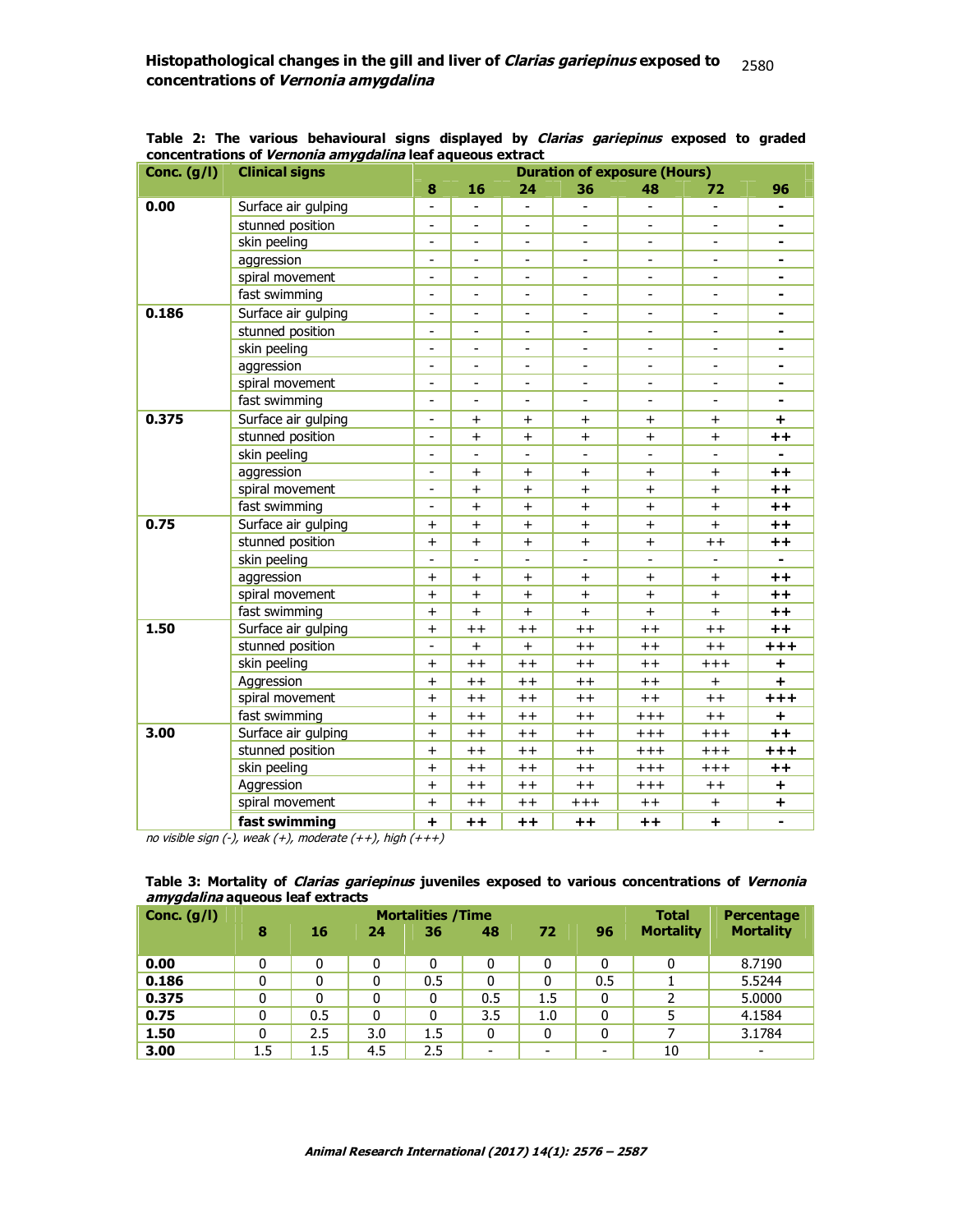

**Figure 1: Photomicrographs of the liver of Clarias gariepinus exposed to grades of Vernonia amygdalina concentrations.** (A) 0.00 g/l of VA: Normal liver parenchyma architecture with normal nuclei (red arrow), sinusoids (black arrow) and central vein (asterisk) morphologies. (B) 0.1875g/l: Normal hepatic parenchyma architecture but with markedly congested central vein (black arrow) (C) 0.375g/l: showed moderate hepatic necrosis (oval). (D) 0.75g/l: showed marked hepatocyte nuclei and cytoplasmic degeneration (black arrow) with intravascular aggregation of blood cells (oval). (E) 1.5g/l: Hepatic parenchyma showed moderate central venous congestion (asterisk) and mild perivascular inflammation as evident by inflammatory cell infiltrations (red arrowheads). (F) 3g/l: Marked hepatocyte degeneration (black arrow) and mild sinusoidal congestion (oval). H&E; Magnification: X400



**Figure 2: Photomicrographs of the gill of Clarias gariepinus exposed to graded concentrations of Vernonia amygdalina.** (A). 0.00 g/l of VA: The gill parenchyma architecture are normal and characterized by the presence of primary gill filament (black arrow), secondary lamellae (oval), epithelial cells of the secondary lamellae (black arrow), the inter-lamellae space or water channel (star) (B) 0.1875 g/l. No visible lesion (C) 0.375 g/l: There is marked fusion (star) and apical clubbing of secondary lamellae (brace), mild inflammation of the lamellae (red arrow) and distorted primary lamella architecture (oval). D (0.75g/l), E (1.5 g/l) and F (3 g/l): are typified by severe lamellar hyperplasia with complete occlusion of the inter-lamellar distance (circle), H&E; Magnification x400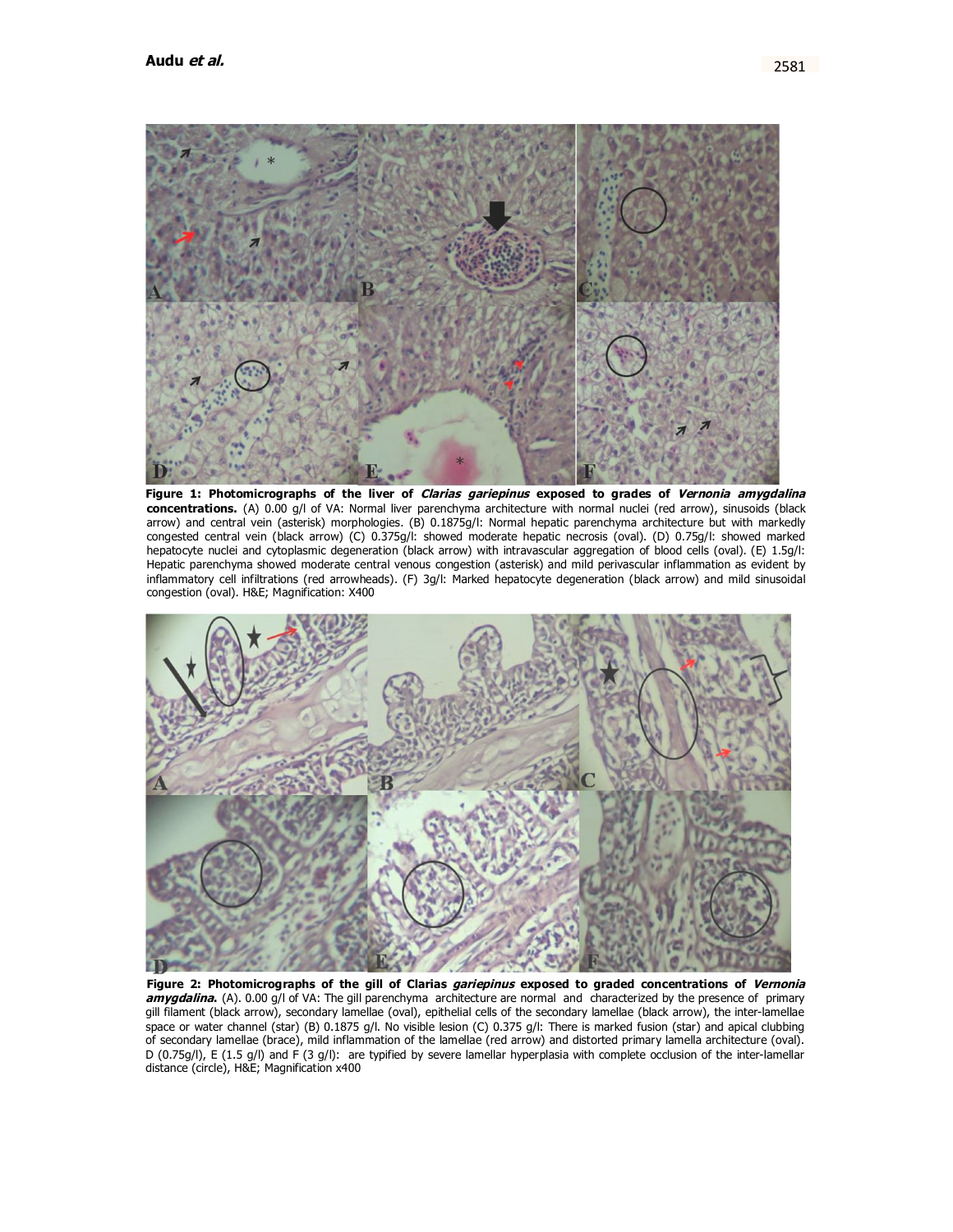| <i>V. amygdalina</i> concentration (g/l) | <b>Liver morphometrics</b>   |                          |  |  |  |  |
|------------------------------------------|------------------------------|--------------------------|--|--|--|--|
|                                          | $HND$ ( $µm$ )               | HSA $(\mu m)^2$          |  |  |  |  |
| 0.000                                    | $2.44 \pm 0.14^a$            | $20.18 \pm 0.49^{\circ}$ |  |  |  |  |
| 0.188                                    | $2.21 \pm 0.08$ <sup>a</sup> | $19.51 \pm 0.41^a$       |  |  |  |  |
| 0.375                                    | $1.52 \pm 0.05^{\circ}$      | $13.36 \pm 0.55^{\circ}$ |  |  |  |  |
| 0.750                                    | $1.35 \pm 0.25^b$            | $10.59 \pm 0.24^{\circ}$ |  |  |  |  |
| 1.500                                    | $0.96 \pm 0.06^{\circ}$      | $9.13 \pm 0.26^{\circ}$  |  |  |  |  |
| 3.000                                    | $0.92 \pm 0.08^{\circ}$      | $9.01 \pm 0.26^{\circ}$  |  |  |  |  |

**Table 4: The hepatocyte histomorphometrics of Clarias gariepinus fingerlings exposed to concentrated grades of Vernonia amygdalina**

Values with different superscript are significantly different HND (hepatocyte nuclear diameter), HSA (hepatocyte surface area)

**Table 5: The histomorphometrics of the gills of Clarias gariepinus fingerlings exposed to concentrated grades of Vernonia amygdalina**

| V. amygdalina       | <b>Gill histomorphometrics</b> |                   |                   |                   |  |  |  |
|---------------------|--------------------------------|-------------------|-------------------|-------------------|--|--|--|
| concentration (g/l) | ILD (µm)                       | $SLL$ (µm)        | $SLW$ (µm)        | $SLSA$ ( $µm$ )2  |  |  |  |
| 0.000               | $24.61 \pm 0.63a$              | $33.21 \pm 0.53a$ | $15.86 \pm 0.21a$ | $97.09 \pm 1.67a$ |  |  |  |
| 0.188               | $21.62 \pm 0.46a$              | $32.99 \pm 0.37a$ | $13.87 \pm 0.66a$ | $90.83 \pm 1.33a$ |  |  |  |
| 0.375               | $13.89 \pm 0.56b$              | $31.99 \pm 0.44a$ | $9.01 \pm 0.17$ b | $80.05 \pm 0.91b$ |  |  |  |
| 0.750               | $8.67 \pm 0.61c$               | $29.55 \pm 0.36b$ | $8.46 \pm 0.23b$  | $74.90 \pm 2.06b$ |  |  |  |
| 1.500               | $4.13 \pm 0.23$ d              | $22.88 \pm 0.68c$ | $8.39 \pm 0.49b$  | $67.73 \pm 2.11c$ |  |  |  |
| 3.000               | $2.92 \pm 0.63$ d              | $22.02 \pm 0.46c$ | $4.76 \pm 0.15c$  | $57.26 \pm 0.27c$ |  |  |  |

Values with different superscript are significantly different, ILD (interlamellar distance), SLL (secondary lamellar length), SLW (secondary lamellar width), SLSA (secondary lamellar surface area)

Interestingly, the ILD values remained insignificantly different (p>0.05) between fish exposed to 0.188 and the control fish.

The values of the secondary lamellar length (SLL) especially in fish intoxicated with the higher concentrations of the extract (0.75, 1.5 and 3.0  $g/l$ ) decreased significantly ( $p < 0.05$ ) relative to the SLL values of others.

However, an insignificant difference (p>0.05) was noticed between the SLL values of fish exposed to 0.188 and 0.375 g/l. Similar trend equally exist between SLL values of fish given 1.5 and 3.0 g/l of the extract.

The secondary lamellar width (SLW) values decreased significantly  $(p<0.05)$  with the increasing grades of the concentration of the extract. The SLW was markedly reduced (p<0.05) in the fish exposed to the highest concentration of the extract compared to others. However, SLW values were insignificantly different (p>0.05) among the Clarias gariepinus exposed to 0.188 g/l of the extract and the control fish.

The values of the secondary lamellar surface area (SLSA) more particularly fish intoxicated with the higher concentrations of the extract (1.5 and 3.0 g/l) decreased significantly (p<0.05) relative to the SLSA values of others.

Conversely, an insignificant difference (p>0.05) was noticed between the SLSA values of fish exposed to 0.188 g/l of the extract and the control group. Similarly, there was no significant difference (p>0.05) between the SLL values of fish given 1.5 and 3.0 g/l of the extract.

# **DISCUSSION**

This study has shown that some bioactive substances such as alkanoid, flavanoids, tannins, saponins and phenol to be present in the aqueous leaf extract of  $V$ . amygdalina in definite quantities. The acute exposure of C. gariepinus to concentrated grades of V. amygdalina induced progressive striking histological alterations in the liver (hepatocellular degeneration, central and sinusoidal congestions) and the gills (secondary lamellae apical clubbing and fusion, hyperplasic lamellar epithelial cells and total water channel occlusion) parenchyma with accompany histomorphometric alterations in both gills (secondary lamellar width, length surface area and interlamelar distance) and hepatic (hepatocyte nuclear diameter and surface area) tissues. The findings from this study are related to previous reports on fish exposure to plant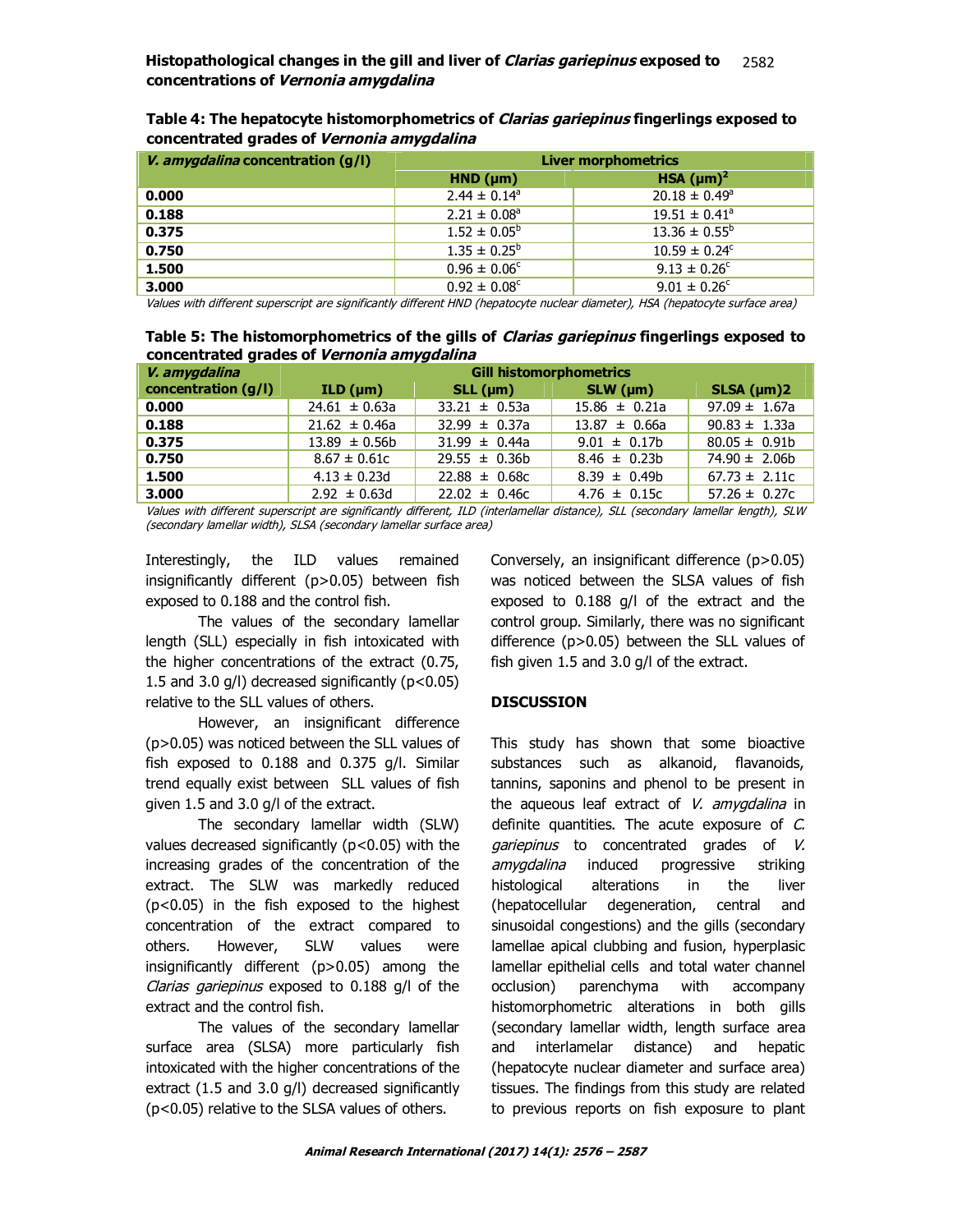extracts; Adenia cissampeloides (Ajani and Ayoola, 2010), Parkia biglobosa (Abalaka et al., 2010; Ojutiku et al., 2012), Pangasius hypophthalmus (Suresh Babu et al., 2013) and Adenium obesum (Abalaka et al., 2015).

Potent bioactive substances in plants are numerous and diverse in structural compositions (Chikezie et al., 2015). The presence of bioactive substances like alkanoid, flavanoids, tannins, saponins and phenol in the preliminary phytochemical screening of the leaves of this plant further confirmed the previously documentations on its phytochemical constituents (Gabriel et al., 2015; Yusmazura et  $al., 2016$ ). Tannins, phenols and saponins in V. amygdalina aqueous extract have been associated with anti-viral, anti-cancer and antilipidaemic properties (Narayanan et al., 1999; Cheng et al., 2002; Ghasemzadeh and Ghasemzadeh, 2011), while microbial and insect repellent properties have been attributed to alkaloids and anti-oxidative potential to flavonoid (Erdman, 2007; Mwanauta et al., 2014). It is important to mention that phytochemical constituent analyses vary with the geographical location (Wadood et al., 2013). On the impact of bioactive substance on fish health, studies have incriminated saponin and alkaloid in fish intoxication (Chuck, 2003; Tiwari and Singh, 2003). Saponins are recognized ichthyotoxins that are capable of inducing respiratory asphyxiation and erythrocytes damage (Chuck, 2003), while alkaloids can partake in the inhibition of oxidative phosphorylation thereby blocking the mitochondria enzyme, NADH ubiquinone reductase and could culminate in oxygen consumption compromise (Tiwari and Singh, 2003).

The behavioural signs (air gulping, stunned position, skin peeling, aggression, spiral movement, fast and spiral movements) displayed by fish exposed to  $V$ . amygdalina largely seem to be due to the disruption of nervous system activity and biochemical derangements (Fadina et al., 1991; Fafioye et al., 2005). Also, the mortality rate and trend appear to be dose dependently related as evidenced by increased mortality especially in the fish that received the high concentrations of

the plant extract. The findings on the behavioural signs and the mortality pattern corroborates the previous reports from exposure to similar plants extracts; Nicotiana tobaccum (Kori-Siakpere and Oviroh, 2011), Caraca papaya (Ayotunde et al., 2011; Eyo et al., 2013a), Parkia biglobosa (Ojutiku et al., 2012) and Trephosia vogelii (Adewoye, 2010).

The liver is the recognized primary organ of detoxification and biotransformation by virtue of its position and blood supply (Van Der Oost et al., 2003). It also remains one of the organs that are sensitive to pollutants in aquatic environment (Rodrigues and Fantail, 1998). Therefore, the histo-architectural distortions observed in the liver (moderate to severe hepatocellular degeneration, central and sinusoidal congestions) tissues of C. gariepinus exposed to grades of V. amygdalina further substantiate the toxic potential of this plant. With the exception of the low concentration of this extract every other concentration appeared to be toxic and run a concentration dependent histological disruption. The histoarchitectural damages seen in the liver of this fish could be linked to high presence of some bioactive substances like alkaloids, which is well recognized for inducing hepatic lesions (Ayoola, 2011; Wikipedia, 2016). The liver morphological alterations provoked by higher concentrations of V. amygadalina in this study could have serious functional consequences especially on the detoxification and biotransformation roles of the former. The hepatic histological lesions elicited by concentrated grades of  $V$ . amygdalina are similar to those reported for Adenia cissampeloides (Ajani and Ayoola, 2010) and Parkia biglobosa (Abalaka et al., 2010).

The marked reduction in the hepatocyte morphometrics (nuclear diameter and surface area) showed by V. amydalina exposed fish appear to be dose related with pronounced decrease nuclear diameter and surface area in the liver cells of the higher toxicant groups. These morphometrics findings further aligned with the result on the histopathology of the liver parenchyma stated earlier in this study.

The gill of fish is a multifunctional organ that partakes in several essential roles that include respiration, osmoregulation and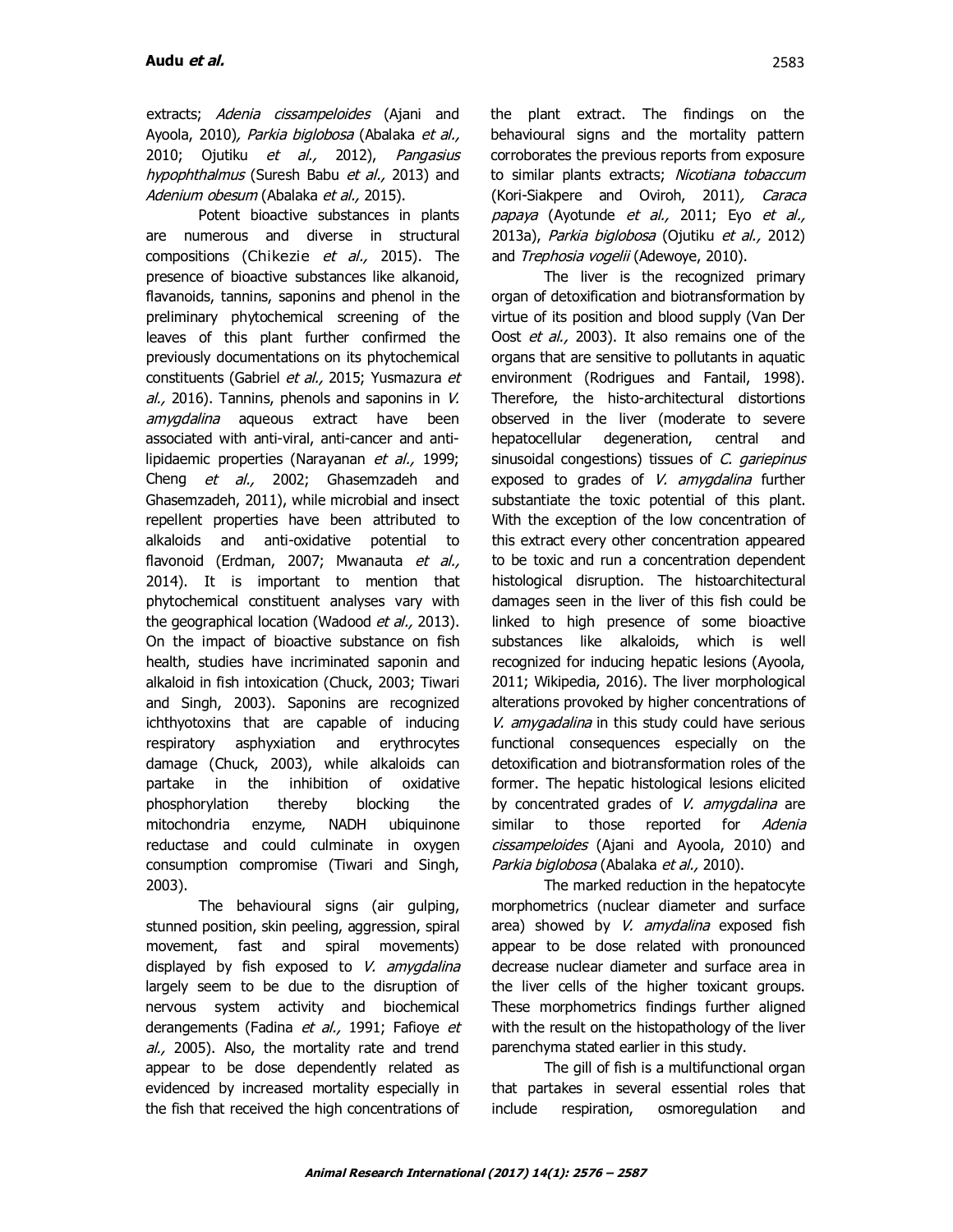excretion. Due to its proximity with the immediate external environment and the presence of an extensive respiratory epithelia surface area, it constitutes the prime organ that is usually susceptible to deranged water quality that may ensue from the presence of contaminants or pollutants in aquatic environment (Mazon et al., 2002; Fernandes and Mazon, 2003; Au, 2004; Reddy and Waskale, 2013). The progressive moderate to severe histo-architectural changes (lamellar hyperplasia and occluded water channels) observed in the gills of C. gariepinus exposed to concentrated grades of V. amydalina depicts a dose-dependent distortion especially with marked severity in those given the higher concentration of the extract. The functional implication of these lesions portend serious threat to respiration more specifically the obstruction of the interlamellar space (water channel) which has a direct effect on gaseous exchange across the lamellar epithelium of the gill (Camargo and Martinez, 2007; Kumar et al., 2010). The gill histo-architectural alterations precipitated by V. amygdalina are comparable to gill lesions documented in A. cissampeloides effect on the gill of tilapia (Ajani and Ayoola, 2010) and P. biglobosa in cat fish (Abalaka et al., 2010).

Both the gill histology and morphometry collaborate to provide information about the mode of life and metabolic requirements of fish (Satora and Romek, 2010). Wegner et al. (2010) observed that the disruption of the oxygen uptake ability of gill surface epithelial covering can be assessed by some gill measurements that include the respiratory lamellae number on the filaments, the size and length of gill filaments and gills' lamellar bilateral surface area. Hence, the progressive decline noticed in the histomorphometric measurements on the gills (secondary lamellar width, length, interlamellar distance and lamellar surface area) of C. gariepinus exposed to V. amygdalina seem to be dose dependent with marked alterations displayed by groups exposed to the higher concentrations of the extract. The histomorphometric profile shown by C. gariepinus further lend credence to the earlier stated histological findings to be specific

the lamellar epithelial fusion that eventually resulted in marked interlamellar distance reduction. However, the lower concentrations of the extract most especially the 0.188 g/l appear to be non-toxic as evidenced from its morphometrics which are closely related to the control group.

**Conclusion:** This study has demonstrated that V. amygdalina seems to be toxic to fish and therefore has to be cautiously applied when used as insecticides to control unwanted organisms around the fish pond.

# **REFERENCES**

- ABALAKA, S. E., FATIHU, M. Y., IBRAHIM, N. D. G. and AMBALI, S. F. (2015). Liver histopathological changes in *Clarias* gariepinus exposed to ethanol extract of Adenium obesum stem bark. Journal of Morphological Science, 32(1): 22 – 28.
- ABALAKA, S. E., FATIHU, M. Y., IBRAHIM, N. D. G. and KAZEEM, H. M. (2010). Histopathologic changes in the gills and skin of adult Clarias gariepinus exposed to ethanolic extract of Parkia biglobosa pods. Basic and Applied Pathology, 3: 109 – 114.
- ADARAMOYE, O., ACHEM, J., AKINTAYO, O. and FAFUNSO, M. A. (2010). Lipid lowering effect of methanolic extract of Vernonia amygdalina leaves in rats fed on high cholesterol. Atherosclerosis, 2: 17 – 108.
- ADESANOYE, O. A. and FAROMBI, E. O. (2010). Hepatoprotective effects of Vernonia amygdalina (Astereaceae) in rats treated with carbon tetrachloride. Journal of Experimental Toxicology and Pathology, 62: 197 – 206.
- ADEWOYE S. O. (2010). Haematological and biochemical changes in Clarias gariepinus exposed to Trephosia vogelii extract. Advances in Applied Science Research,  $1(1)$ : 74 – 79.
- ADEYEMO, O. K. (2008). Histological alterations observed in the gills and ovaries of Clarias gariepinus exposed to environmentally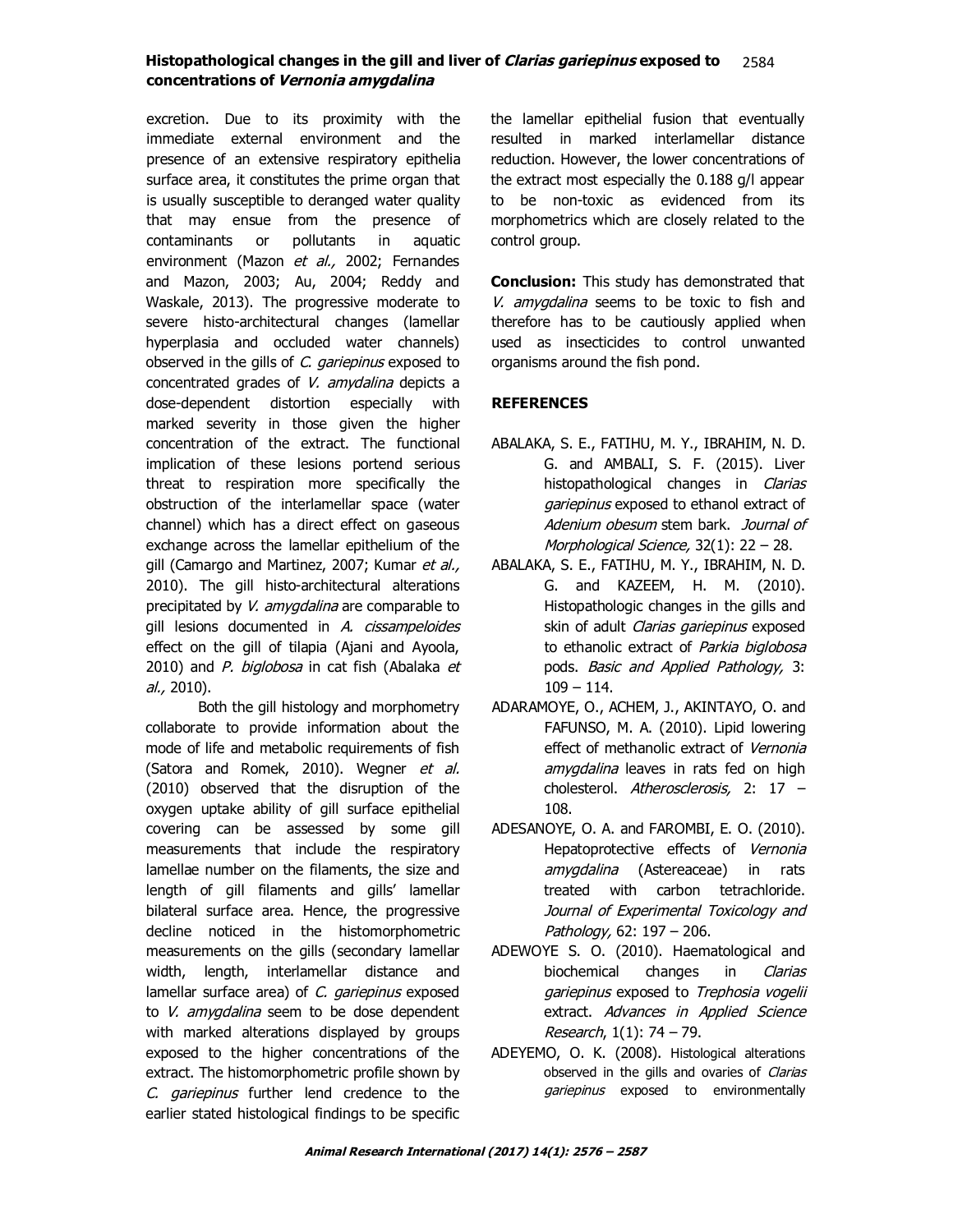relevant lead concentrations. Journal of Environmental Health, 70(9): 48 – 51.

- AJANI, A. A. and AYOOLA, S. O. (2010). Acute toxicity of piscicidal plant extracts (Adenia cissampeloides) on tilapia (Sarotherodon galilaeus) juveniles. Iranian Journal of Energy and Environment, 1(3): 246 – 254.
- AKAH, P. A., ALEMJI, J. A., SALAWU, O. A., OKOYE, T. C and OFFIAH, N. V. (2009). Effects of Vernonia amygdalina on biochemical and hematological parameters in diabetic rats. Asian Journal of Medical Sciences, 1: 108 – 113.
- AREGHEOERE, E. M. K., MAKKAR, H. P. S. and BECKER, K. (1998). Feed value of some browse plants from the central zone of Delta State, Nigeria. Tropical Science, 38(2): 97 – 104.
- AU, D. W. T. (2004). The application of histocytopathological biomarkers in marine pollution monitoring: A review. Marine Pollution Bulletin, 48: 821.
- AYOOLA, S. O. (2011). Histology of Nile tilapia (Oreochromis niloticus) juveniles exposed to aqueous and ethanolic extracts of *Ipomoea aquatica* leaf. International Journal of Fisheries and Aquaculture, 3(4): 244 – 259.
- AYOTUNDE, E. O., OFFEM, B. O. and BEKEH, A. F. (2011). Toxicity of Caraca papaya Linn: Haematological and piscicidal effect on adult catfish (Clarias gariepinus). Journal of Fisheries and Aquatic Sciences, 6(3): 291 – 308.
- BRUTON, M. N. (1979). The breeding biology and early development of Clarias gariepinus (Pisces: Clariidae) in Lake Sibaya, South Africa, with a review of breeding in species of the subgenus Clarias (Clarias). The Transactions of the Zoological Society of London, 35: 1– 45.
- CAMARGO, M. M. P. and MARTINEZ, C. B. R. (2007). Histopathology of gills, kidney and liver of a Neotropical fish caged in an urban stream Neotropical  $Ichthyology, 5(3): 327 - 336.$
- CHENG, H. Y., LIN, C. C. and LIN, T. C. (2002). Anti-herpes simplex virus type 2 activity

of casuarinin from the bark of Terminalia arjuna Linn. Antiviral Research, 55: 447 – 455.

- CHIKEZIE, P. C., IBEGBULEM, C. O. and MBAGWU, F. N. (2015). Bioactive principles from medicinal plants. Research Journal of Phytochemistry, 9: 88 – 115.
- CHUCK, K. (2003). Fishing with Poisons. The Bulletin of Primitive Technology. www.primitiveways.com. Accessed 3<sup>rd</sup> December 2016.
- EBONG, P. E., ATANGWHO, I. J., EYONG, E. U. and EGBUNG, G. E. (2008). The antidiabetic efficacy of combined extracts from two continental plants: Azadirachta indica (A. Juss) (Neem) and Vernonia amygdalina (Del.) (African bitter leaf). American Journal of Biochemistry and Biotechnology, 4(3):  $239 - 244.$
- ELEYINMI, A. F., FASASI, O. S. and OYAREKUA, M. A. (2005). Effect of some traditional processing operations on the functional properties of African breadfruit (Treculia africana) seed. LWT-Food Science Technology, 40: 513 – 519.
- EPA (1985). Disciplinary Review Ecological Effects Profile. US Environmental Protection Agency, Office of Pesticide Programs, 401 M St. S.W., Washington DC 20460, USA.
- ERDMAN, J. W. (2007). Flavonoid and heart health. Proceedings of the ILSI North America Flavonoid Workshop. May 31 – June 1 2005. Journal of Nutrition, 137(3): 718s – 737s.
- EVANS, W. C. (2002). Trease and Evans Pharmacognosy. 15<sup>th</sup> Edition, WB Saunders Company, Bailliere Tindall, USA.
- EYO, J. E., LEVI, C. A., ASOGWA, C. N., ODII, E. C., CHUKWUKA, C. O., IVOKE, N., ONOJA, U. S. and ONYEKE, C. C. (2013). Toxicity and effect of Carica papaya seed aqueous extract on liver biomarkers of Clarias gariepinus. International Journal of Indigenous Medicinal Plants, 46(3): 1301 – 1307.
- EYO, J. E., NWACHUKWU, L. O., ONAH, I. E., ATAMA, C. I., EKEH, F. N., EZENWAJI,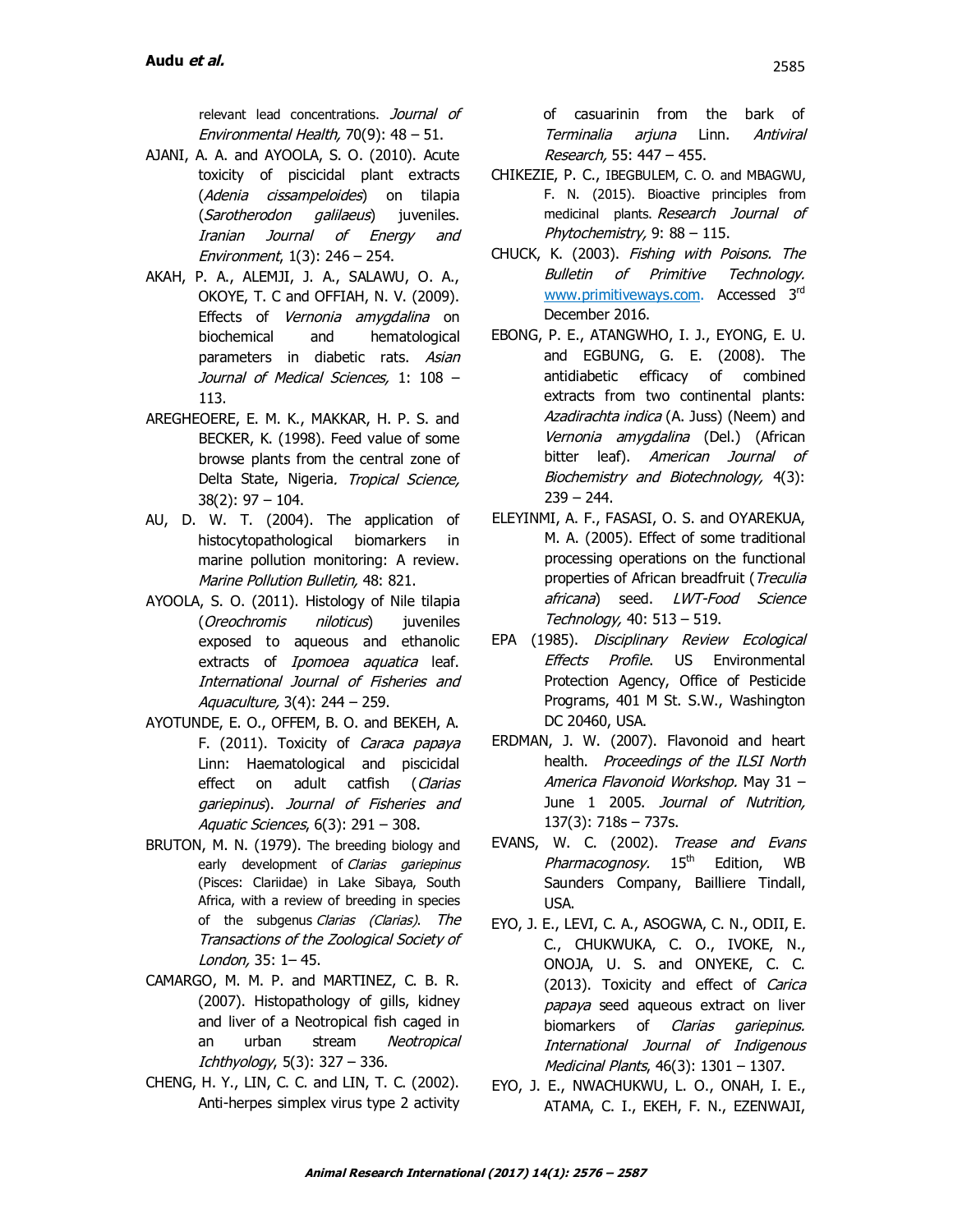N. E. and IVOKE, N. (2013). Effects of the aqueous root extract of Vernonia amygdalina on the haematological profile of Rattus norvegicus. Advances in Life Science and Technology, 11: 19  $-24.$ 

- FADINA, O. O., TAIWO, V. O. and OGUNSANMI, A. O. (1991). The effects of single and repetitive oral administration of common pesticides and alcohol on rabbits. Tropical Veterinarian, 17: 97 – 106.
- FAFIOYE, O. O., FAGADE, S. O. and ADEBISI, A. A. (2005). Toxicity of Raphia vinifera, P. beauv fruit extracts on biochemical composition of Nile tilapia (Oreochromis niloticus, Trewavas). Biokemistri, 17: 137 – 142.
- FERNANDES, M. N. and MAZON, A. F. (2003). Environmental pollution and fish gill morphology. Pages 203 - 231. *In:* VAL, A. L. and KAPOOR, B. G. (Eds.). Fish Adaptations, Enfield Science Publishers, Enfield, New Hampshire 03748, USA.
- GABRIEL, A. A., LEE, L. Y. M. and JIN, H. C. (2015). Toxicological evaluation of Vernonia amygdalina methanol leaves extract in rats. Oriental Pharmacy and Experimental Medicine, 15(4): 365 – 369.
- GHASEMZADEH, A. and GHASEMZADEH, N. (2011). Flavonoids and phenolic acids: Role and biochemical activity in plants and human. Journal of Medicinal Plants Research, 5(31): 6697 – 6703.
- GILL, H. K. and GARG, H. (2014). Pesticides: environmental impacts and management strategies. Pesticides - Toxic Aspects, InTech, 2014: 188 – 230.
- HUFFMAN, M. A. (2003). Animal self-medication and ethno-medicine: exploration and exploitation of the medicinal properties of plants. Proceedings of the Nutrition Society, 62(2): 371 - 381.
- KORI-SIAKPERE, O. and OVIROH, E. O. (2011). Acute toxicity of tobacco (Nicotiana tobaccum) leaf dust on the African catfish: *Clarias gariepinus* (Burchell, 1822). Archives of Applied Science Research,  $3(2)$ :  $1 - 7$ .
- KUMAR, M., PRASAD, M. R., SRIVASTVA, K., TRIPATHI, S., and SRIVASTVA, A. K (2010). Branchial histopathological study of catfish Heteropneustes fossilis following exposure to purified neem extract, azadirachtin. World Journal of Zoology, 5(4): 239 – 243.
- MAHMOUD, U. M., MEKKAWY, I. A. A. and SAYED, A. H. (2009). Ultraviolet radiation-A (366 nm) induced morphological and histological malformations during embryogenesis of Clarias gariepinus (Burchell, 1822). Journal of Photochemistry and Photobiology B: Biology, 95: 117 – 128.
- MAZON, A. F., PINHEIRO, G. H. D. and FERNANDES, M. N. (2002). Hematological and physiological changes induced by shortterm exposure to copper in the freshwater fish, Prochilodus scrofa. Brazilian Journal of Biology, 62 (4A): 621-631.
- MIN, E. Y. and KANG, J. C. (2008). Effect of waterborne benomyl on the hematological and antioxidant parameters of the Nile tilapia, Oreochromis niloticus. Pesticide Biochemistry and Physiology, 92: 138 -143.
- MWANAUTA, R., MTEI, K. and NDAKIDEMI, P. (2014). Prospective bioactive compounds from Vernonia amygdalina, Lippia javanica, Dysphania ambrosioides and Tithonia diversifolia in controlling legume insect pests. Agricultural Sciences, 5: 1129 -1139.
- NABUKENYA, I., RUBAIRE-AKIIKI, C., MUGIZI, D., KATEREGGA, J., OLILA, D. and HÖGLUND, J. (2014). Sub-acute toxicity of aqueous extracts of Tephrosia vogelii, Vernonia amygdalina and Senna occidentalis in rats. Natural Products Chemistry and Research, 2(5): 143.
- NARAYANAN, B. A., GEOFFREY, O., WILLINGHAM, M. C. and NIXON, D. W. (1999). Expression and its possible role in GI arrest and apoptosis in allergic acid treated cancer cells. Cancer Letters, 136(2): 215 – 221.
- NGUYEN, L. T. H. and JANSSEN, C. R. (2002). Embryo-larval toxicity tests with the